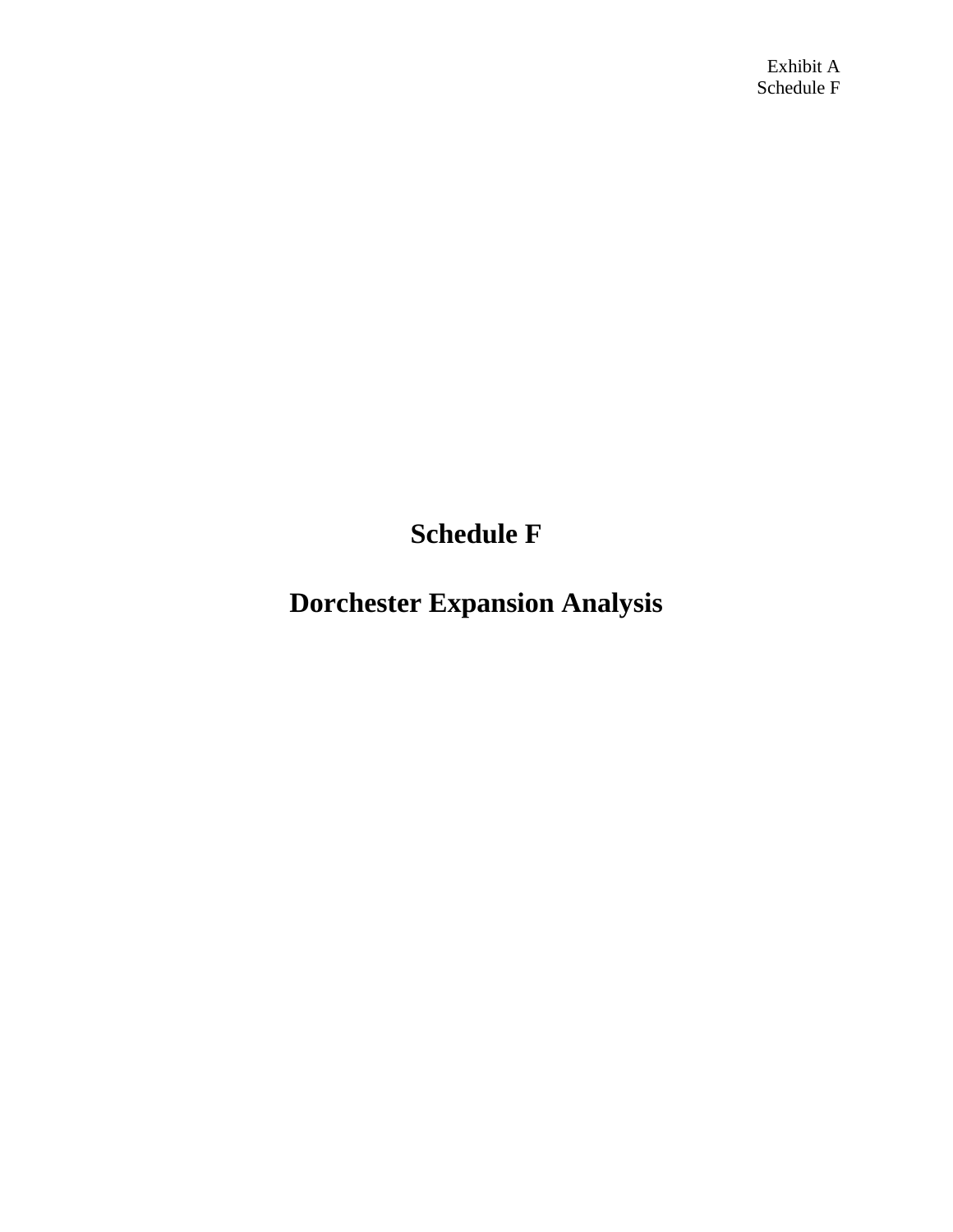## **Dorchester Expansion Analysis** Exhibit A

| NPV - 20 Years<br>IRR - 20 Years<br><b>NPV Positive in Year 18</b><br><b>NPV Revenue</b><br><b>NPV Capital</b> | \$165,147<br>9%<br>\$2,857,689<br>(\$2,740,191) | <b>Dorchester</b><br>Cost of Debt:                       | 8.32%                                     |                                           |                                        |                                        |                                                           |                                             |                                           | Notes: Assumes 2011 LFO customer turns on Dec 1, 2011, other additions are half effective in the year they attach |                                           |
|----------------------------------------------------------------------------------------------------------------|-------------------------------------------------|----------------------------------------------------------|-------------------------------------------|-------------------------------------------|----------------------------------------|----------------------------------------|-----------------------------------------------------------|---------------------------------------------|-------------------------------------------|-------------------------------------------------------------------------------------------------------------------|-------------------------------------------|
| <b>Profitability Index</b>                                                                                     | 1.04                                            | Year 1                                                   | Year 2                                    | Year 3                                    | Year 4                                 | Year 5                                 | Year 6                                                    | Year <sub>7</sub>                           | Year <sub>8</sub>                         | Year 9                                                                                                            | Year 10                                   |
| <b>Customer Additions</b>                                                                                      |                                                 | 2011                                                     | 2012                                      | 2013                                      | 2014                                   | 2015                                   | 2016                                                      | 2017                                        | 2018                                      | 2019                                                                                                              | 2020                                      |
| <b>SGSRO</b>                                                                                                   |                                                 |                                                          |                                           | 5                                         | 5 <sup>5</sup>                         | $\overline{2}$                         | $\overline{2}$                                            | $\overline{1}$                              |                                           |                                                                                                                   |                                           |
| Total SGSRO GJ                                                                                                 |                                                 |                                                          |                                           | 425                                       | 425                                    | 170                                    | 170                                                       | 85                                          |                                           |                                                                                                                   |                                           |
| <b>Incentives</b>                                                                                              |                                                 |                                                          |                                           | 15,000                                    | 15,000                                 | 6,000                                  | 6,000                                                     | 3,000                                       |                                           |                                                                                                                   |                                           |
| <b>SGSC</b>                                                                                                    |                                                 |                                                          |                                           | 6                                         |                                        |                                        |                                                           |                                             |                                           |                                                                                                                   |                                           |
| Total SGSC GJ                                                                                                  |                                                 |                                                          |                                           | 900                                       | 300                                    | 175                                    | 175                                                       | 175                                         |                                           |                                                                                                                   |                                           |
| Incentives                                                                                                     |                                                 |                                                          |                                           | 7,000                                     | 7,000                                  | 16,950                                 | 16,950                                                    | 16,950                                      |                                           |                                                                                                                   |                                           |
| <b>GS</b>                                                                                                      |                                                 |                                                          |                                           |                                           |                                        |                                        |                                                           |                                             |                                           |                                                                                                                   |                                           |
| Total GS GJ                                                                                                    |                                                 |                                                          |                                           | 800                                       |                                        | 500                                    |                                                           |                                             |                                           |                                                                                                                   |                                           |
| <b>Incentives</b>                                                                                              |                                                 |                                                          |                                           |                                           |                                        |                                        |                                                           |                                             |                                           |                                                                                                                   |                                           |
| <b>CGS</b>                                                                                                     |                                                 |                                                          |                                           | $\overline{1}$                            |                                        | $\overline{1}$                         |                                                           |                                             |                                           |                                                                                                                   |                                           |
| Total CGS GJ                                                                                                   |                                                 |                                                          |                                           | 2,000                                     |                                        | 2,000                                  |                                                           |                                             |                                           |                                                                                                                   |                                           |
| Total CGS CD                                                                                                   |                                                 |                                                          |                                           |                                           |                                        |                                        |                                                           |                                             |                                           |                                                                                                                   |                                           |
| Incentives                                                                                                     |                                                 |                                                          |                                           |                                           |                                        |                                        |                                                           |                                             |                                           |                                                                                                                   |                                           |
| <b>LFO</b>                                                                                                     |                                                 |                                                          |                                           |                                           |                                        |                                        |                                                           |                                             |                                           |                                                                                                                   |                                           |
| Total LFO GJ                                                                                                   |                                                 | 50,222                                                   | 2,000                                     | 600                                       |                                        |                                        |                                                           |                                             |                                           |                                                                                                                   |                                           |
| Total LFO CD                                                                                                   |                                                 | 459                                                      |                                           |                                           |                                        |                                        |                                                           |                                             |                                           |                                                                                                                   |                                           |
| <b>Incentives</b>                                                                                              |                                                 |                                                          |                                           |                                           |                                        |                                        |                                                           |                                             |                                           |                                                                                                                   |                                           |
| <b>Main Capital</b><br><b>Service &amp; Meter</b><br>Incentive                                                 | (\$2,833,600)                                   | \$0<br>\$0                                               | \$0<br>\$0                                | (\$10,000)<br>(\$27,158)<br>(\$22,000)    | (\$10,000)<br>(\$14,358)<br>(\$22,000) | (\$10,000)<br>(\$27,676)<br>(\$22,950) | (\$10,000)<br>(\$9,168)<br>(\$22,950)                     | (\$10,000)<br>(\$7,438)<br>(\$19,950)       | \$0<br>\$0                                | \$0<br>\$0                                                                                                        | \$0<br>\$0                                |
| <b>Customer Contribution</b><br>Revenue<br><b>Net Cash Flow</b><br><b>NPV by Year</b>                          | (\$2,833,600)                                   | 350,000<br>S<br>29,307 \$<br>379,307 \$<br>(\$2,292,676) | 358,122 \$<br>358,122 \$<br>(\$2,010,900) | 264,805 \$<br>205,647 \$<br>(\$1,861,521) | 291,783 \$<br>245,426<br>(\$1,696,942) | 310,582 \$<br>\$<br>249,956 \$         | 327,888 \$<br>285,770 \$<br>$($1,542,199)$ $($1,378,872)$ | 331,678 \$<br>294,290 \$<br>$(\$1,223,596)$ | 334,089 \$<br>334,089 \$<br>(\$1,060,859) | 334,618 \$<br>334,618<br>(\$910,385)                                                                              | 340,242<br>-\$<br>340,242<br>(\$769, 133) |

|                       | Revenue                  |                |         |         |         |         |         |         |         |         |
|-----------------------|--------------------------|----------------|---------|---------|---------|---------|---------|---------|---------|---------|
| SGSRO                 | $\blacksquare$           | $\,$           | 3,499   | 10,453  | 15,407  | 18,709  | 20,484  | 21,269  | 21,425  | 23,093  |
| SGSC                  | $\overline{\phantom{0}}$ | $\sim$         | 7,408   | 17,117  | 21,003  | 24,521  | 26,940  | 28,486  | 28,699  | 30,955  |
| GS                    | $\overline{\phantom{0}}$ | $\blacksquare$ | 6,169   | 12,283  | 16,243  | 20,729  | 20,324  | 20,405  | 20,565  | 22,265  |
| <b>CGS</b>            | $\overline{\phantom{0}}$ |                | 9,000   | 12,000  | 18,000  | 24,000  | 24,000  | 24,000  | 24,000  | 24,000  |
| LFO.                  | 29,307                   | 358,122        | 238,730 | 239,930 | 239,930 | 239,930 | 239,930 | 239,930 | 239,930 | 239,930 |
| <b>Delivery Rates</b> |                          |                |         |         |         |         |         |         |         |         |
| SGSRO                 | 13.51                    | 13.82          | 14.21   | 14.14   | 14.22   | 14.67   | 14.36   | 14.42   | 14.55   | 15.85   |
| SGSC                  | 14.26                    | 14.79          | 15.18   | 15.11   | 15.19   | 15.65   | 15.34   | 15.40   | 15.52   | 16.83   |
| GS                    | 15.31                    | 15.71          | 15.18   | 15.11   | 15.19   | 15.65   | 15.34   | 15.40   | 15.52   | 16.83   |
| <b>CGS</b>            | 11.82                    | 11.82          | 9.00    | 6.00    | 6.00    | 6.00    | 6.00    | 6.00    | 6.00    | 6.00    |
| <b>LFO</b>            | 6.43                     | 6.43           | 4.00    | 4.00    | 4.00    | 4.00    | 4.00    | 4.00    | 4.00    | 4.00    |